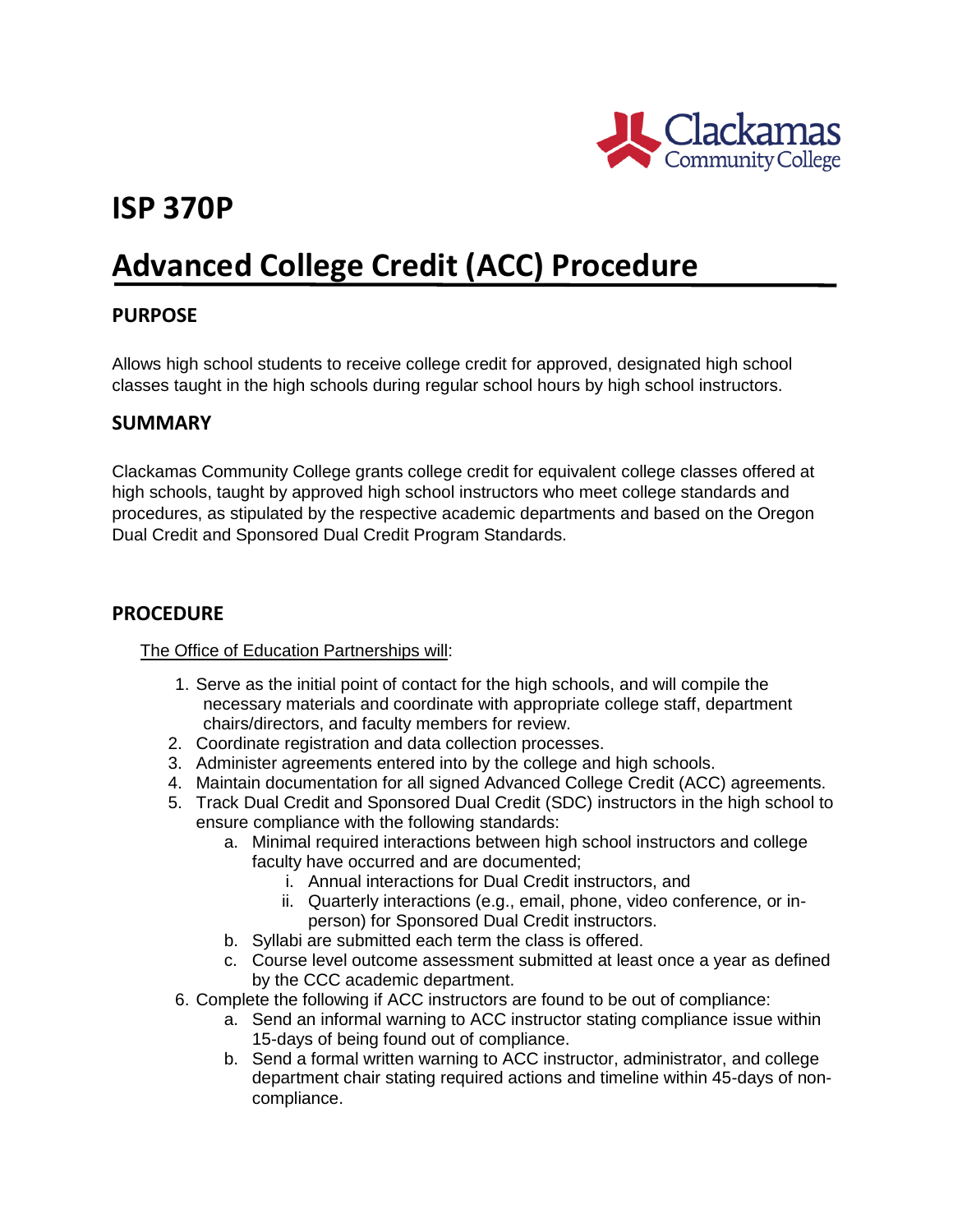- c. Suspend the agreement and post a notification on the ACC website, blocking registration if corrective action has not been taken within 90-days from the initial notification.
- d. May reauthorize suspended agreements once the ACC instructor has addressed the compliance issue.

#### CCC Department Chairs/Lead Faculty will:

- 1. Review and approve/deny potential ACC instructors and courses based on state, college, and departmental standards.
- 2. Determine if the ACC instructor qualifies for either Dual Credit or Sponsored Dual Credit (SDC):
	- a. Dual Credit
		- i. Master's degree in content area,
		- ii. Master's degree with 30 graduate credits in the content area, or
		- iii. In cases where the high school instructor has demonstrated competencies or served in professional fields and can show documentation (e.g., Associate's or Bachelor's degree, industry certifications, or licensure) to support the individual's high level of proficiency, the Master's degree requirement may be waived by the academic department.
	- b. Sponsored Dual Credit (SDC):
		- i. Specific qualifications as determined by department.
		- ii. Qualifications may include, but are not limited to:
			- 1. Master's degree in Teaching/Education
			- 2. Content area specific graduate level credits (# of credits), emphasis area
			- 3. Work experience
			- 4. Industry recognized credential
- 3. Determine the appropriate SDC level for SDC instructors:
	- a. Level 1: SDC instructor only needs quarterly interactions with sponsor.
	- b. Level 2: SDC instructor needs several (no more than monthly) interactions with sponsor.
	- c. Level 3: SDC instructor needs an individualized plan and more regular (bimonthly) interactions with sponsor.
- 4. Engage in regular interactions with ACC instructors as required by Dual Credit and SDC standards, as appropriate. Regular interactions may occur via email, phone, video, or in-person. These interactions will consist of program updates and/or substantive interactions between the ACC high school instructor and college faculty.
	- a. CCC faculty must interact with Dual Credit instructors at least once annually.
	- b. CCC faculty must interact with SDC instructors at least once quarterly.
- 5. Document regular interactions with ACC instructors.
- 6. Conduct site visits as needed at the discretion of the college department chair or lead faculty member. Site visits will be used to provide an opportunity for the college faculty to visit the ACC instructor during class, to discuss course content, curriculum, and assessments, and to provide feedback on course alignment. College faculty will conduct site visits and submit completed visit reports in accordance with guidelines and forms maintained by the Office of Education Partnerships.